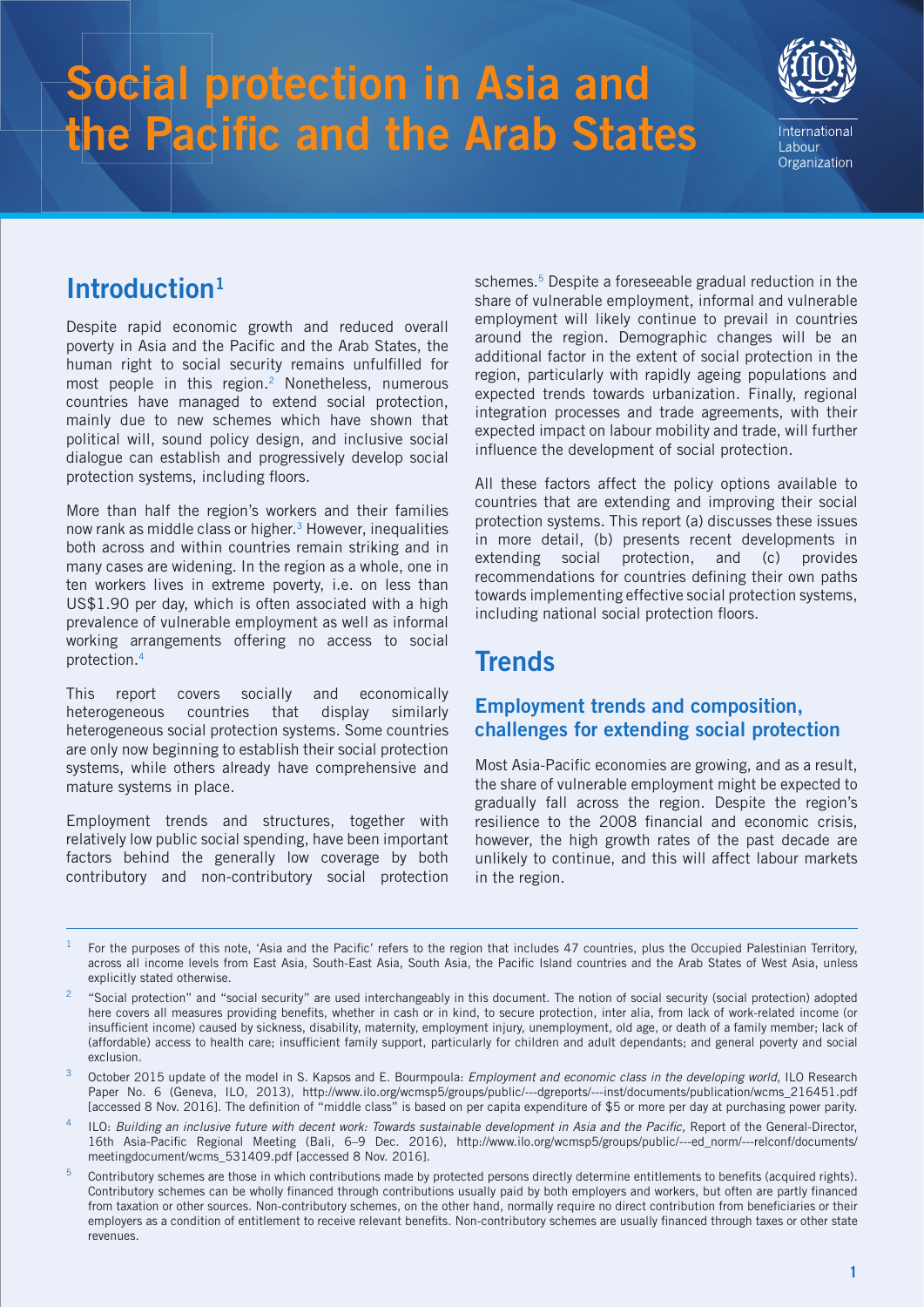The rate of vulnerable employment remains high, especially in South-East Asia and the Pacific and South Asia, where in 2015 it reached 53.9 per cent and 73.6 per cent respectively. Furthermore, the share of workers living in poverty  $-$  i.e. those living on less than \$3.10 purchasing power parity (PPP) per day – is estimated at 11.2 per cent in East Asia, 25.7 per cent in South-East Asia and the Pacific, and 45.5 per cent in South Asia. In spite of a long-term decrease in the number of working poor, South Asia will continue to have the second-highest incidence of working poor globally, after sub-Saharan Africa.

In the Arab States, falling oil prices have affected gross domestic product (GDP) growth in the Gulf Cooperation Council (GCC) countries.<sup>6</sup> Other countries in the region continue to suffer from political instability and geopolitical tensions and, in some cases, active conflict, which has slowed economic and labour market development. As economic growth in the Arab States region is predicted to improve modestly in 2016, labour market conditions in GCC countries are expected to stabilize, with an unemployment rate of 4.6 per cent, while in non-GCC countries unemployment is expected to remain elevated, increasing to 15.5 per cent in 2016.

In addition, vulnerable employment in non-GCC countries rose by more than a full percentage point in 2015. It is expected to improve in 2016, but remain greater than 33 per cent. This was in contrast to the GCC countries, where the share of vulnerable employment was less than 3 per cent. Similarly, the incidence of working poverty in non-GCC countries increased from 30.7 per cent in 2014 to 37.3 per cent in 2015. Despite the fact it is expected to decrease over the coming year, the estimated 2015 level of working poverty of 37.2 per cent remains higher than the average seen between 2008 and 2013. In the case of GCC countries, while the incidence of working poverty is low (at 7.9 per cent in 2015), it has increased slightly since 2011.

The Asia-Pacific region is also characterized by huge gender gaps in employment, evidenced by the low female labour force participation rates found particularly in the Arab States and South Asia, where the gaps are the widest in the world. In addition, women are more represented in vulnerable forms of work, particularly unpaid family work.7 In addition, the risk of youth labour market detachment remains a largely unresolved issue throughout the countries of the Arab States. Only onequarter of the youth population in GCC countries is actively engaged in the labour market, while the proportion is less than one in five for youth across nonGCC economies. Such low youth participation rates are partly due to deep-rooted social and economic traditions, but a high reliance on public sector employment has also played a key role in this regard.

### **Low investment in social protection and limited fiscal basis**

A central feature of the region as a whole is the relatively low levels of public social spending, which lag significantly behind the global average, adversely affecting the levels of social protection coverage and benefits.

#### **Figure 1. Public social protection expenditure (% of GDP), 2000s and latest available year**



Note: Global estimates based on more than 180 countries. Latest year available ranges from 2010 to 2014.

Source: ILO calculations based on Asian Development Bank (ADB): *Key Indicators for Asia and the Pacific 2015* (Manila, 2015); Eurostat: European System of Integrated Social Protection Statistics (ESSPROS) Database; ILO: Social Security Inquiry Database; International Monetary Fund (IMF): Government Finance Statistics; Organisation for Economic Co-operation and Development (OECD): Social Expenditure (SOCX) Database; United National Economic Commission for Latin America and the Caribbean (ECLAC) statistics; World Health Organization (WHO) statistics; and official national data from ministries of finance or national social protection schemes.

Developing countries in Asia and the Pacific had the lowest level of social protection expenditure in the world, while the level of social protection expenditure among developing countries in the Arab States was higher than that of developing countries in Africa, but below that of developing countries in the Americas, Europe and Central Asia. According to the latest available data, developing

The GCC countries include Bahrain, Kuwait, Oman, Qatar, Saudi Arabia, and the United Arab Emirates, which also correspond to the highincome countries in the region, while the non-GCC countries include Iraq, Jordan, Lebanon, Syrian Arab Republic and Yemen, as well as the Occupied Palestinian Territory.

<sup>7</sup> ILO: *Building an inclusive future with decent work: Towards sustainable development in Asia and the Pacific*, op. cit.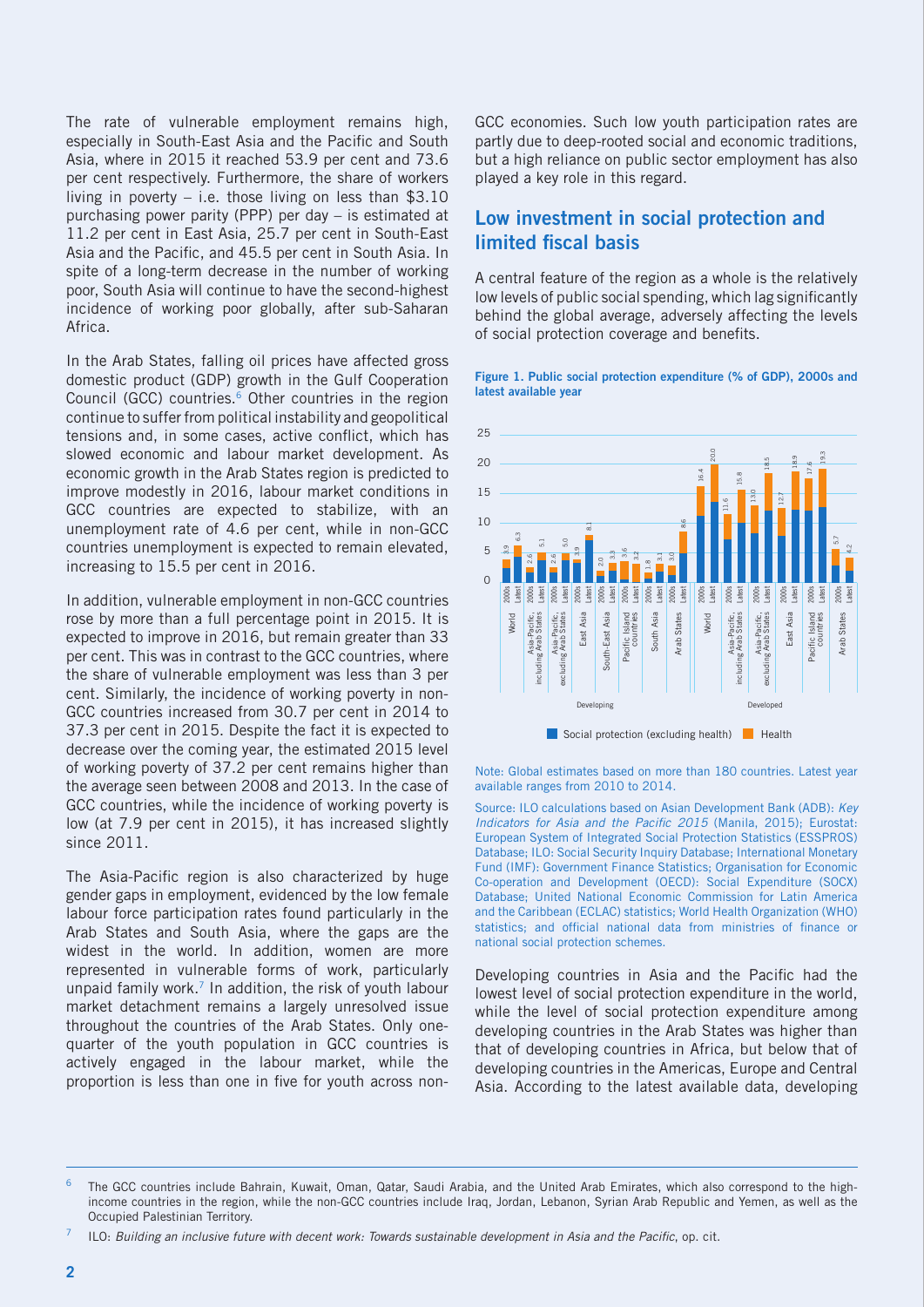countries in Asia and the Pacific spent 5.0 per cent of GDP for social protection (including health), and 8.6 per cent in the Arab States, compared with the world average of 6.3 per cent (figure 1). Social protection expenditures among developed countries in Asia and the Pacific were as much as 18.5 per cent of GDP – close to the world average of 20 per cent – whereas the developed countries in the Arab States, with expenditures of just 4.2 per cent of GDP, lagged far behind.

Low public social protection spending in Asia and the Pacific and the Arab States is partly the result of a longprevailing development model that extends absolute priority to economic growth at the expense of redistributive policies. Until the 1997 Asian economic crisis, welfare policies in most countries in Asia and the Pacific – given governments of limited size and narrow tax bases with correspondingly low levels of revenue and expenditure – were dominated by strong opposition to redistributive policies. The Arab States, in contrast, maintained a relatively large public sector as part of the social contract between the State and the people. While nationals working in the public or formal private sector were entitled to generous social security benefits, the growing number of those outside of the formal economy and the poor were dependent on subsidies, charities and safety nets.

However, the 1997 Asian financial crisis and the global economic crisis in 2008 exposed the limitations of this development model. Now social protection is more often seen as an investment rather than a cost. In addition, countries increasingly recognize the role of social protection in promoting social peace and stability, essential elements for inclusive growth in the region.

In the last decade, this gradual shift in mind-set in these two geographical areas has led to an increase in the levels of public expenditure on social protection. Developing countries in Asia and the Pacific and the Arab States increased their levels of related investment from 2.6 per cent of GDP in the 2000s to 5.1 per cent in the 2010s. The trend was also observed in advanced economies, where the figure rose from 11.8 per cent to 15.8 per cent of GDP. The advanced economies in the Arab States were the only group of countries where expenditure levels had declined since the 2000s, from 5.5 per cent to 4.2 per cent, mainly as a result of decreased social protection expenditure (as a percentage of GDP) in Saudi Arabia.

Meanwhile, as a first reaction to the global economic crisis in 2008, most governments scaled up social protection interventions to sustain growth and to protect their populations from the adverse effects of food, fuel, and financial shocks.<sup>8</sup> After the Arab Spring, most countries of the Arab States region increased their social protection, benefitting not only those in the formal economy but also those outside the formal economy and the poor.

A more recent wave of reactions to the crisis, this time influenced by pressure from international financial institutions such as the IMF, has focused on fiscal consolidation, threatening some of the advances of the recent decade and creating additional challenges for the expansion of social protection.

#### **Demographics**

The population as a whole is ageing in the region, resulting in increased old-age dependency ratios (the ratio of those older than 65 to those aged 15–64 years). For some countries the pace is especially fast, which has implications in terms of public health costs, financing of pensions, and, potentially, productivity levels. Unlike other parts of the world, the countries in the region are becoming older before achieving higher income levels, which leads to additional pressure on government budgets. For example, it is expected that the population in the Arab States aged 65 years and older will quadruple from 17 million today to 70 million in 2050. This ageing of the population is being accompanied by rapid urbanization. Many rural-urban migrants end up in the informal economy and in vulnerable forms of work, which increases the need for social protection as a key mechanism in facilitating the transition from the informal to the formal economy.

# **Recent policy developments**

### **Progressive introduction of new social security branches**

As indicated earlier, the region presents a diverse range of social protection systems. A number of countries in South Asia, South-East Asia and the Pacific remain in the early stages of building their social protection systems, whereas developed countries of these subregions, and in Asia and the Pacific generally, already have comprehensive systems in place.<sup>9</sup> In addition to the developed economies, China, Islamic Republic of Iran, Mongolia, Thailand and Viet Nam also have "comprehensive" social security systems in place.<sup>10</sup> The Arab States lag behind, with most of these countries

<sup>8</sup> ILO: *World Social Protection Report 2014/15: Building economic recovery, inclusive development and social justice* (Geneva, 2014), http://ilo. org/wcmsp5/groups/public/---dgreports/---dcomm/documents/publication/wcms\_245201.pdf [accessed 8 Nov. 2016].

Systems are classified as comprehensive when they cover all the eight functions defined under the ILO Social Security (Minimum Standards) Convention, 1952 (No. 102): sickness benefits, unemployment benefits, old-age benefits, employment injury benefits, family/child benefits, maternity benefits, invalidity/disability benefits, and survivors' benefits.

<sup>&</sup>lt;sup>10</sup> ILO: World Social Protection Report 2014/15: Building economic recovery, inclusive development and social justice, op. cit.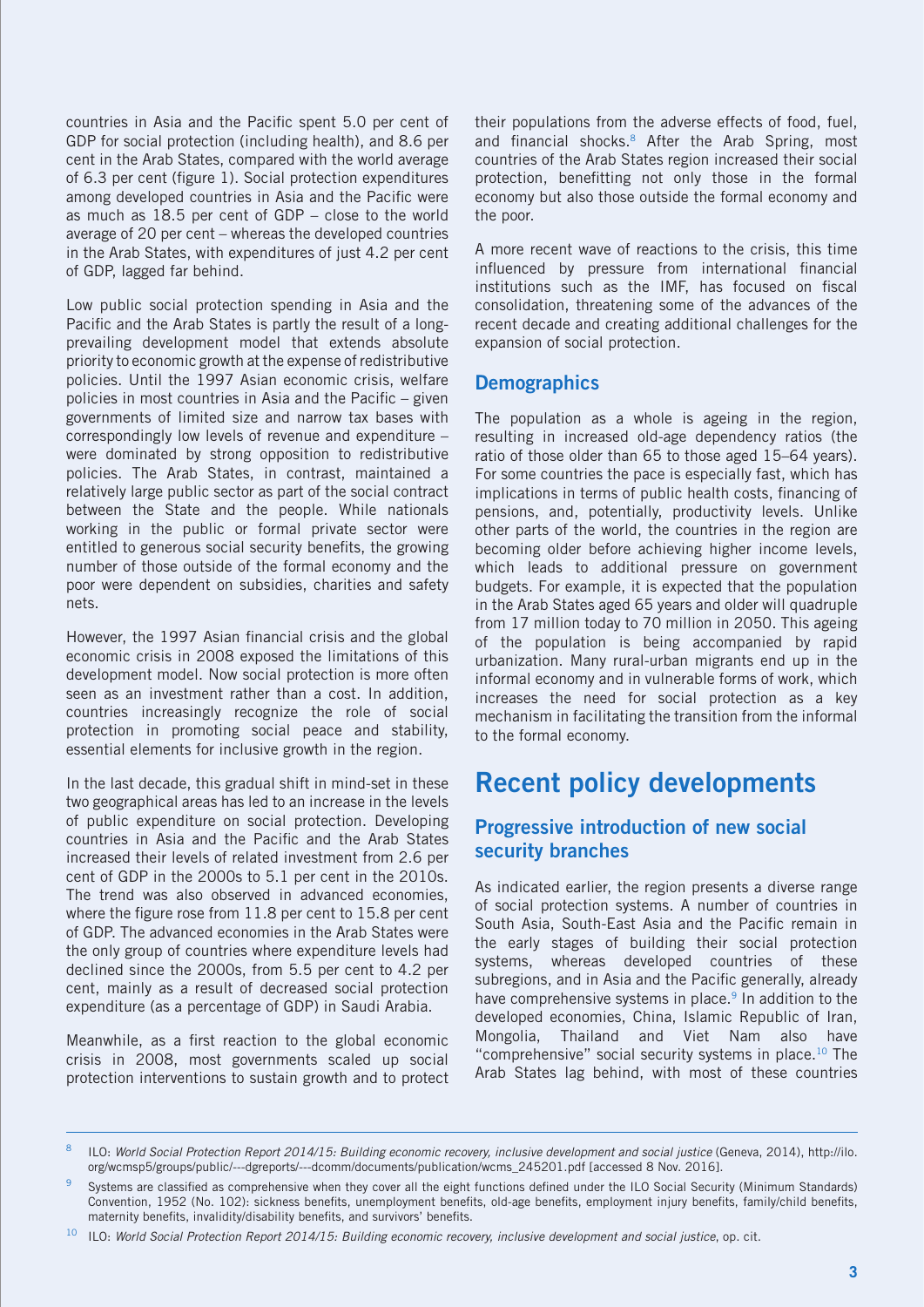having legal provisions for only a limited number of social security branches in place (mainly long-term benefits and work injury). Iraq presents an exception, at least in terms of the number of legally defined social security branches.

**Figure 2. Scope of national social protection systems: Number of social protection branches covered by social protection legislation**



Note: Myanmar has legal provisions covering eight of the above areas; however, these have not yet been implemented.

Source: ILO estimates based on International Social Security Association (ISSA): *Social Security Programs throughout the World: Asia and the Pacific, 2014* (Washington, DC, 2015).

Today, legislation in all Asia-Pacific countries, as well as the Arab States, provides benefits in case of old age and disability and for survivors. In addition, nearly all countries in Asia and the Pacific and the Arab States have employment injury benefits in place, with at least one component of social and/or compulsory insurance.

Although unemployment benefits are one of the lessestablished social security branches in the region (severance payment provisions prevail in most of the South Asia, South-East Asia, Pacific Island countries and Arab States), it is gradually gaining in importance. Governments are becoming more aware of the shortcomings of severance payment provisions, in particular during economic downturns when firms are unable to provide severance payments to laid-off workers, and the introduction of unemployment benefit schemes is becoming an increasing priority in national dialogues.

By contrast, countries usually do not provide for family allowances and child benefits anchored in legislation. In addition, periodic cash benefits in cases of sickness and maternity – not yet part of national social protection legislation – remain the sole responsibility of the employer, negatively affecting the reliability and level of protection provided.

Recently, some countries in the region have also revised their social security legislation, gradually increasing the legal coverage of their social insurance schemes.

### **Towards universal coverage: Compulsory social insurance schemes complemented with expanding non-contributory schemes and voluntary affiliation to social insurance schemes**

Two decades ago, countries had already started to make efforts to reduce social protection coverage gaps, in particular to address challenges posed by the magnitude of non-standard and informal employment. Since the 1990s, the rapid extension of legal social protection coverage, especially to the self-employed and workers in the informal economy, has been one of the most important developments. The introduction of non-contributory programmes and the option provided by national legislation of voluntary affiliation to social security systems have played a significant role in this regard.

These immense efforts by governments in the region have meant that the proportion of people above retirement age receiving old-age pensions increased from 16.4 per cent in the early 2000s to 43.8 per cent a decade later. This increase can be attributed mainly to the introduction of non-contributory pension schemes and to the fact that contributory schemes established in the 1980s and 1990s started paying out their first old-age pensions.





Source: ILO estimates based on ADB: Social Protection Index (SPI) Database; ILO: Social Security Inquiry Database; and national household survey data.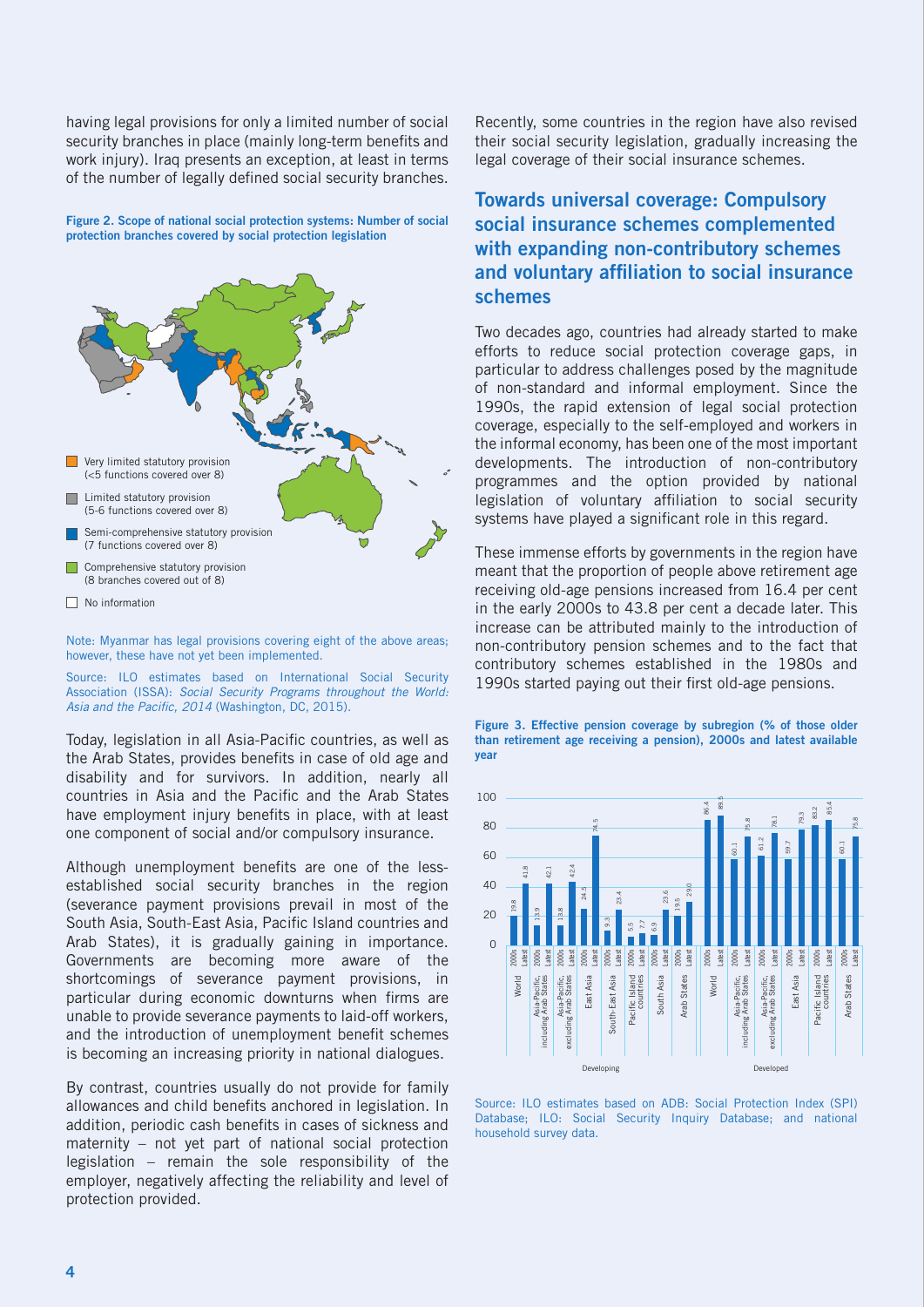Some of these initiatives have not achieved the expected results, however, and have had a limited impact on effectively extending population coverage and protection levels. For example, the more than doubling of the proportion of the region's working age population contributing to a pension scheme (compulsory or voluntary) over the last decade (13 per cent to 27 per cent) is largely due to the extension of pension coverage in China. Without China, the proportion of active workingage pension contributors in the region increased only from 12.7 per cent to 14.8 per cent over a period of ten years.

**Figure 4. Affiliation to contributory pension schemes (early 2000s and 2010s) (% of working age)**



Source: ILO estimates based on ADB: Social Protection Index (SPI) Database; ILO: Social Security Inquiry Database; and national household survey data.

Coverage gaps also remain salient among women. The proportion of women above retirement age receiving a pension averages 13.3 percentage points lower than men in Asia and the Pacific, 21 percentage points lower in Eastern Asia, and 27.7 percentage points lower in the Arab States. Furthermore, the level of income security ultimately depends on the level of benefits received. In 11 of the 21 Asian countries with a non-contributory pension in place, and, with available data, beneficiaries received less than \$1.90 per capita per day.<sup>11</sup>

While all countries in the region are committed to universal health-care coverage, several countries have already achieved or almost achieved this objective. This has involved either: (a) general tax-financed national health-care systems; (b) mandatory savings- and contribution-based health-care systems with a social assistance component for those in need; or (c) a mix of partial or full subsidization for the poor and mandatory or voluntary coverage for self-employed or informal economy workers.

### **Recommendations**

Given the current status of social protection in the region plus the foreseeable labour and economic trends, overcoming the prevailing social protection deficits requires a clear and ambitious vision. This vision must focus on the development of comprehensive social protection systems, inclusive of social protection floors for all, based on a rights-based approach. Comprehensiveness includes the extension of personal coverage while widening the range of benefits, so as to guarantee the adequacy of benefits for a decent life lived with dignity. This vision should follow a universal but progressive approach, and must be accepted by societies – an outcome best achieved through social dialogue. In moving forward, the region can learn from worldwide social protection reform experiences within the framework of South-South collaboration as a platform for exchange.

Making this vision a reality depends on several prerequisites:

- The aggregate level of public expenditure on social protection needs to be significantly increased. This can include, for example, the re-allocation of public expenditure or increased revenues from improved tax income and/or social insurance contributions. Experience demonstrates that social and political choices and political will play a central role in these decisions; countries with similar levels of economic development exhibit significantly different levels of investment in social protection.
- Contributory schemes need to be adapted to labour market characteristics, particularly to the many workers in non-standard forms of work and informal employment. Such measures call for innovative policies, but also for efforts from social security administrations and labour inspectorates to find new solutions for law and compliance enforcement.
- Synergies between contributory and non-contributory schemes need to be promoted and even guaranteed. The combination of these two social protection mechanisms can play an important role in the development of innovative policy solutions.
- Employer liability schemes need to be converted into social security schemes. Comprehensive national social protection systems should be based on the principles of risk pooling and state responsibility.

<sup>11</sup> The 11 countries include Bangladesh, China, Fiji, India, Indonesia, Mongolia, Nepal, Papua New Guinea, the Philippines, Thailand and Viet Nam. \$1.90 represents the World Bank's updated international extreme poverty line (based on 2011 purchasing power parity).